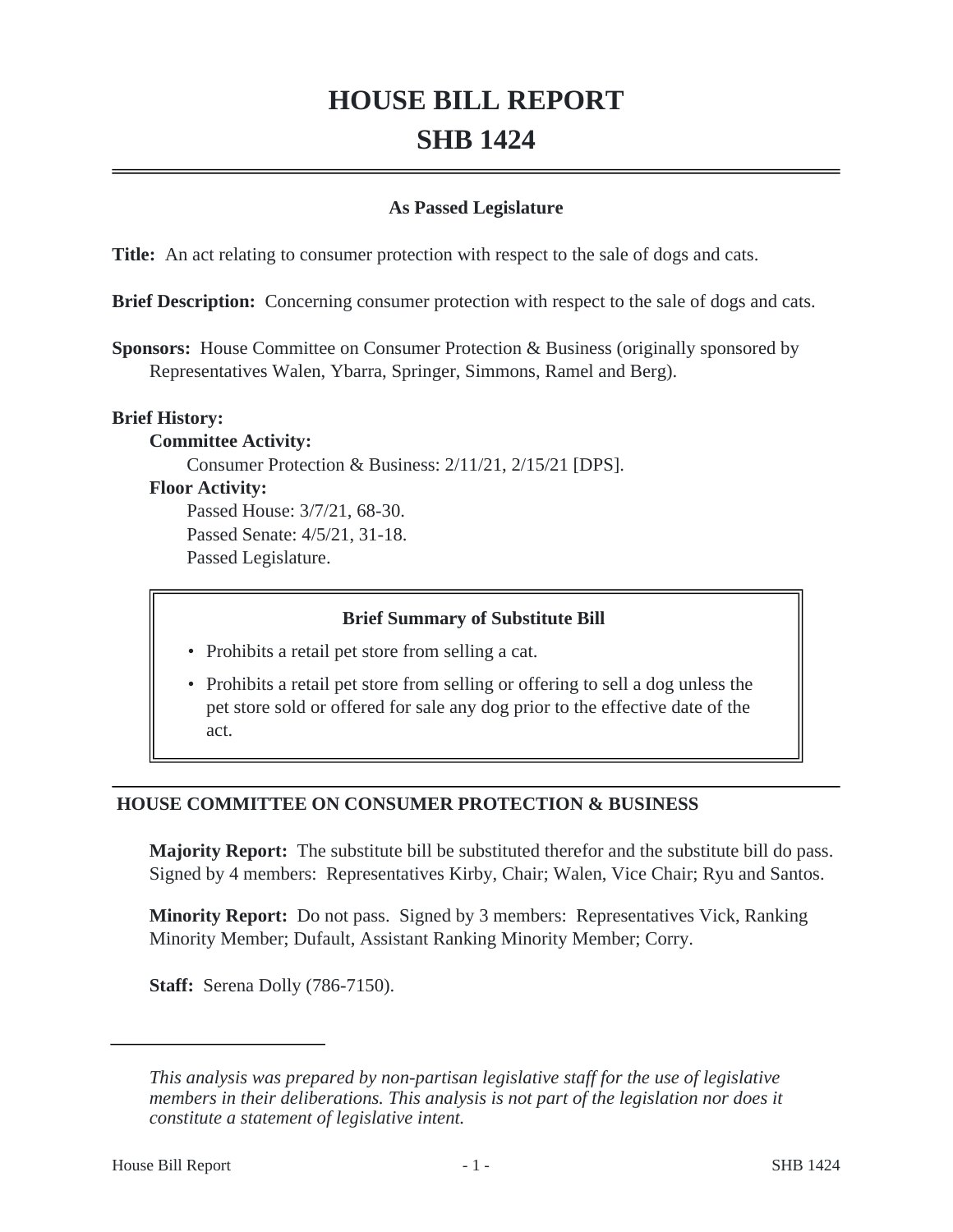## **Background:**

State law regulates the treatment of animals in a variety of contexts. Animal cruelty statutes prohibit harming or killing animals in most situations and transporting or confining animals in an unsafe manner. State law also requires dog breeding operations to meet requirements regarding space, sanitation, and safety. Dog breeding operations may not have more than 50 adult, intact dogs at one time unless licensed as a commercial breeder by the United States Department of Agriculture (USDA) prior to January 1, 2010.

Certain categories of animal sales are regulated at the federal and state levels. For example, federal and state laws regulate the sale of livestock and the sale of animals for use in research. The retail or private sale of domesticated animals is generally not regulated at either the federal or state level; however, the state prohibits a live dog or cat from being named as collateral for a consumer lease or secured transaction.

Some counties and cities impose regulations on the sale of animals intended for use as pets, such as imposing licensing requirements on retail pet stores and prohibiting the sale of animals in public places.

## **Summary of Substitute Bill:**

A retail pet store may not sell or offer to sell any cat. A retail pet store may not sell or offer to sell a dog unless the retail pet store sold or offered to sell any dog prior to the effective date of the act.

## **Appropriation:** None.

**Fiscal Note:** Not requested.

**Effective Date:** The bill takes effect 90 days after adjournment of the session in which the bill is passed.

## **Staff Summary of Public Testimony:**

(In support) This bill will prohibit new pet stores from selling puppies while allowing those who already do so to continue. Puppies from puppy mills are stressed from the moment they are born. This stress impacts their immune systems. They often have physical and emotional problems, and sometimes spread disease to other healthy animals. Veterinarians see the results of poorly treated puppies from puppy mills. When a puppy gets sick, the owners are heartbroken, face expensive veterinarian bills, and may still owe money to the pet store. Consumers should be able to make fully informed choices about the pets they bring home, and this bill requires transparency about where a puppy is bred and raised. Three Washington pet stores are connected to inhumane, out-of-state puppy mills. One of these pet stores has been trying to expand. This is a way to prevent poorly bred and poorly